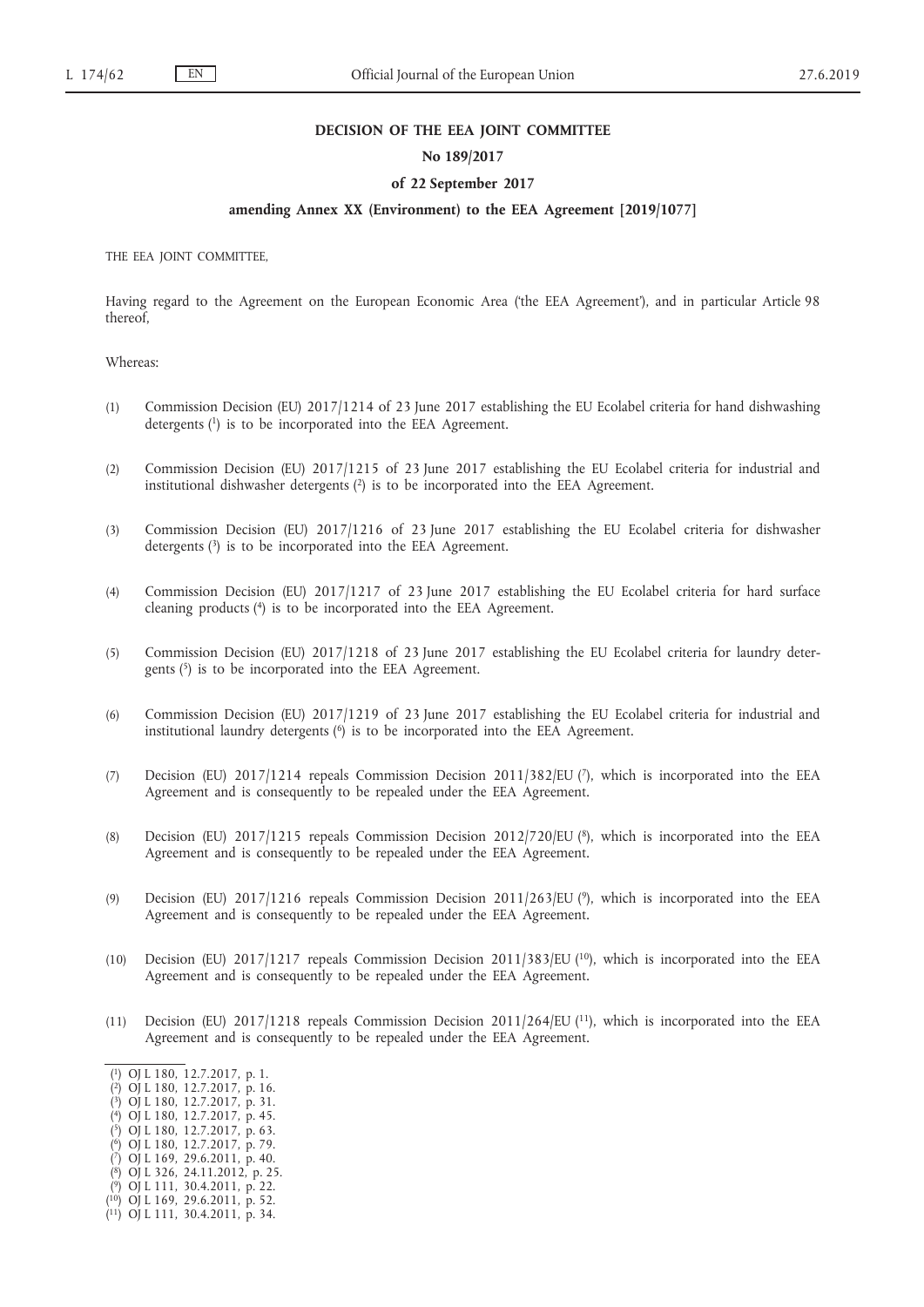- (12) Decision (EU) 2017/1219 repeals Commission Decision 2012/721/EU (12), which is incorporated into the EEA Agreement and is consequently to be repealed under the EEA Agreement.
- (13) Annex XX to the EEA Agreement should therefore be amended accordingly,

HAS ADOPTED THIS DECISION:

#### *Article 1*

Annex XX to the EEA Agreement shall be amended as follows:

1. The text of point 2e (Commission Decision 2011/264/EU) is replaced by the following:

'**32017 D 1218**: Commission Decision (EU) 2017/1218 of 23 June 2017 establishing the EU Ecolabel criteria for laundry detergents (OJ L 180, 12.7.2017, p. 63).'

2. The text of point 2h (Commission Decision 2011/263/EU) is replaced by the following:

'**32017 D 1216**: Commission Decision (EU) 2017/1216 of 23 June 2017 establishing the EU Ecolabel criteria for dishwasher detergents (OJ L 180, 12.7.2017, p. 31).'

3. The text of point 2r (Commission Decision 2011/382/EU) is replaced by the following:

'**32017 D 1214**: Commission Decision (EU) 2017/1214 of 23 June 2017 establishing the EU Ecolabel criteria for hand dishwashing detergents (OJ L 180, 12.7.2017, p. 1).'

4. The text of point 2t (Commission Decision 2011/383/EU) is replaced by the following:

'**32017 D 1217**: Commission Decision (EU) 2017/1217 of 23 June 2017 establishing the EU Ecolabel criteria for hard surface cleaning products (OJ L 180, 12.7.2017, p. 45).'

5. The text of point 2zg (Commission Decision 2012/720/EU) is replaced by the following:

'**32017 D 1215**: Commission Decision (EU) 2017/1215 of 23 June 2017 establishing the EU Ecolabel criteria for industrial and institutional dishwasher detergents (OJ L 180, 12.7.2017, p. 16).'

6. The text of point 2zh (Commission Decision 2012/721/EU) is replaced by the following:

'**32017 D 1219**: Commission Decision (EU) 2017/1219 of 23 June 2017 establishing the EU Ecolabel criteria for industrial and institutional laundry detergents (OJ L 180, 12.7.2017, p. 79).'

#### *Article 2*

The texts of Decisions (EU) 2017/1214, (EU) 2017/1215, (EU) 2017/1216, (EU) 2017/1217, (EU) 2017/1218 and (EU) 2017/1219 in the Icelandic and Norwegian languages, to be published in the EEA Supplement to the *Official Journal of the European Union*, shall be authentic.

## *Article 3*

This Decision shall enter into force on 23 September 2017, provided that all the notifications under Article 103(1) of the EEA Agreement have been made (\*).

<sup>(</sup> 12) OJ L 326, 24.11.2012, p. 38.

<sup>(\*)</sup> No constitutional requirements indicated.